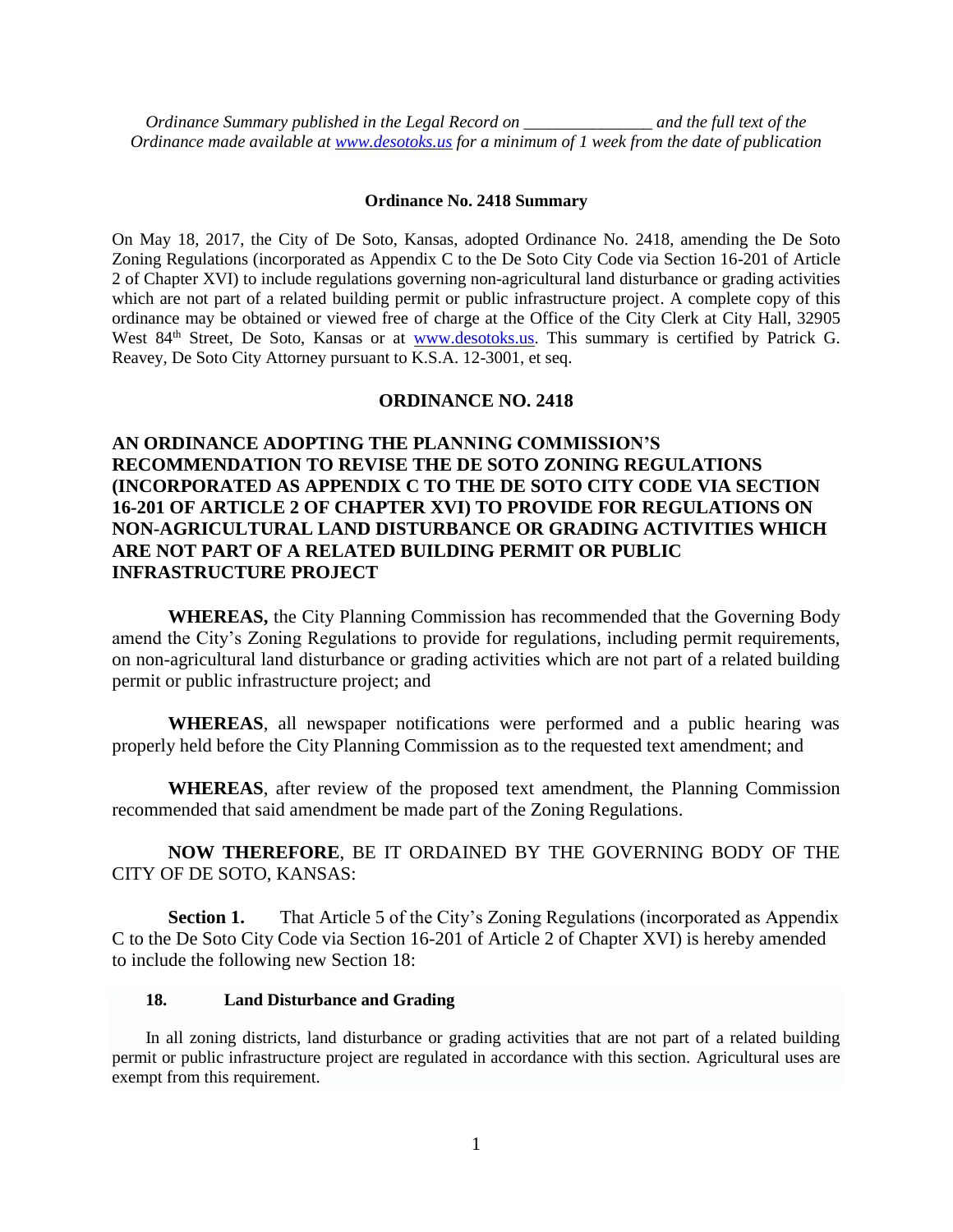- A. General Information.
	- 1. The Owner/Applicant must satisfy themselves of sub surface conditions including but not limited to sanitary sewers, stormwater structures, water, telephone and gas lines and electric conduits prior to land disturbance or grading operations.
	- 2. Soil, sand, rock, or other debris must be kept off the roads and not allowed to enter storm sewer systems. If debris escapes the construction site, the debris must immediately be removed to the maximum extent practicable by the Owner/Applicant.
	- 3. Vegetative buffers or other protection must be provided by the Owner/Applicant along streams, rivers, and ponds to avoid erosion of banks and siltation.
	- 4. Stabilization measures must be performed by the Owner/Applicant within fourteen (14) days in portions of the site where construction activities have temporarily or permanently ceased.

### B. Permits.

- 1. A Land disturbance & grading permit is required for any activity that opens up, disturbs, or creates a cut or fill of bare soil exceeding 1 or more acres of land.
- 2. The Owner/Applicant may not proceed with land disturbance/grading operations until the completed application with permit fee is approved by the City Building Official.
- 3. The Owner/Applicant must call for inspection after installing perimeter erosion and sediment control devices but before beginning other work on site.
- 4. In addition to the required De Soto permit, the applicant must submit a "Notice of Intent (NOI) to the Kansas Department of Health and Environment for authorization to discharge stormwater runoff from construction activities in accordance with the Kansas Water Pollution Control General Permit under the National Pollutant Discharge Elimination System (NPDES)
- C. Required Permit Submittals. The following information must be provided by the Owner/Applicant to obtain a land disturbance and grading permit. Additional information, studies, details, or narratives may be required by the City Building Official depending on the scale and complexity of the proposed grading operation.
	- 1. A completed Land Disturbance/Grading Application
	- 2. A site-specific Erosion and Sediment Control Plan
	- 3. A site-specific grading plan showing property lines, easements, utilities and roadways, existing and proposed structures.
	- 4. A site-specific plan for disposal of building materials and litter, and all other pollutants onsite that may have an adverse impact to water quality.
	- 5. Proposed schedule for completing land-disturbing activities.